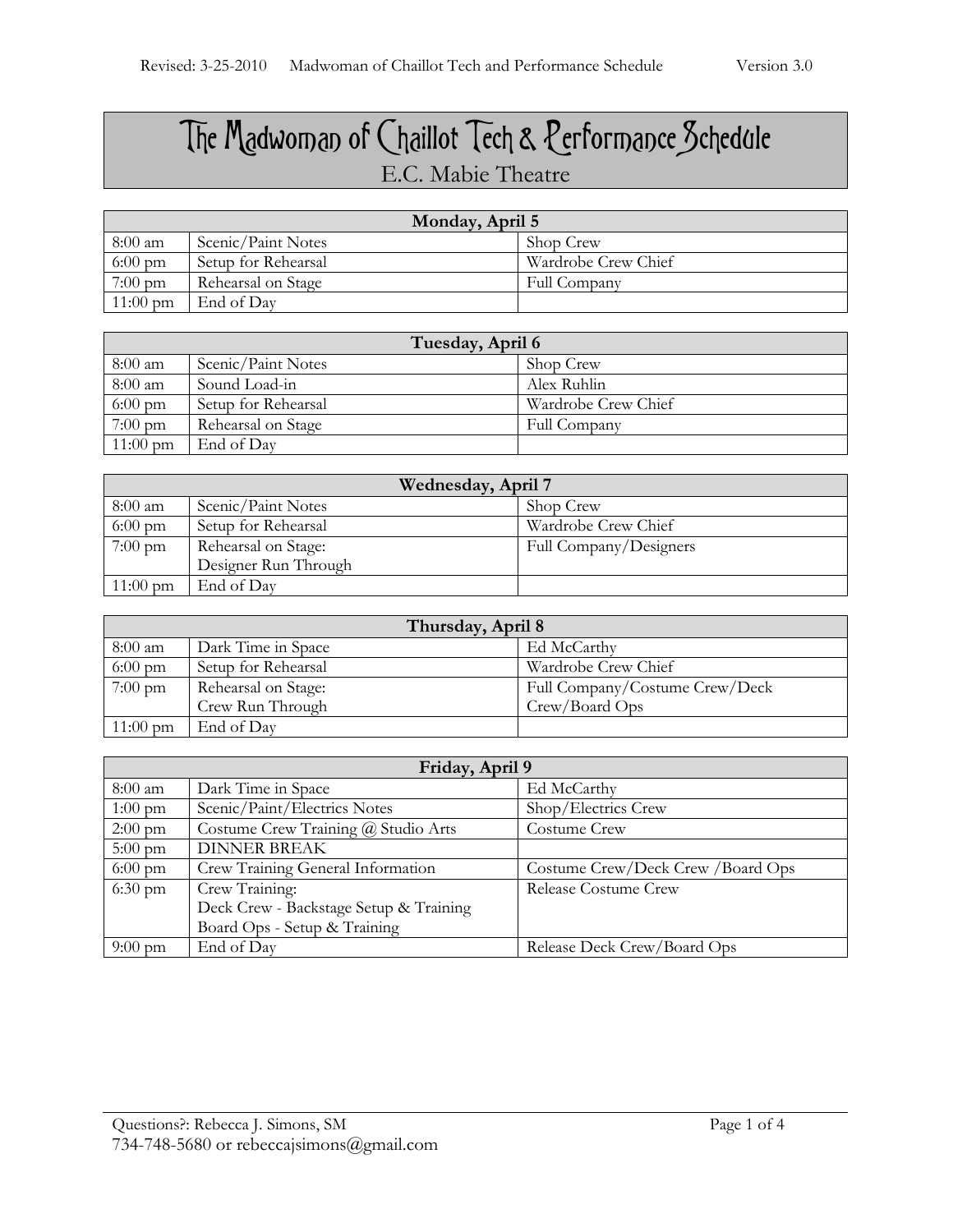| Saturday, April 10 (8 out of 10) |                                        |                             |
|----------------------------------|----------------------------------------|-----------------------------|
| $11:00$ am                       | Begin Preset for Tech                  | Deck Crew/Board Ops         |
| $12:00 \text{ pm}$               | Begin Cue to Cue of Show               | Full Company/Designers      |
| $4:00 \text{ pm}$                | <b>DINNER BREAK</b>                    | Full Company/Crew/Designers |
| $5:30 \text{ pm}$                | Prepare to Continue Cue to Cue of Show | <b>Full Crew</b>            |
| $6:00 \text{ pm}$                | Continue Cue to Cue of Show            | Full Company/Designers      |
| $10:00 \text{ pm}$               | Production Team Meeting                | Release Actors              |
| $11:00 \text{ pm}$               | End of Day                             | Release Crew                |

| Sunday, April 11 (8 out of 10) |                                    |                             |
|--------------------------------|------------------------------------|-----------------------------|
| $11:00$ am                     | Begin Preset for Tech              | <b>Full Crew</b>            |
| $12:00 \text{ pm}$             | Quick Change Rehearsal             | Full Company/Designers      |
| $1:30 \text{ pm}$              | Continue Tech                      |                             |
| $4:00 \text{ pm}$              | <b>DINNER BREAK</b>                | Full Company/Crew/Designers |
| $5:30 \text{ pm}$              | Prepare to Continue Tech           | <b>Full Crew</b>            |
| $6:00 \text{ pm}$              | Call to Wardrobe (Wigs, No Makeup) | Full Company                |
| $6:30 \text{ pm}$              | Continue Tech                      | Full Company/Designers      |
| $10:00 \text{ pm}$             | Production Team Meeting            | Release Actors              |
| $11:00 \text{ pm}$             | End of Day                         | <b>Release Crew</b>         |

| Monday, April 12 (Dress #1) |                                  |                                  |
|-----------------------------|----------------------------------|----------------------------------|
| 8:00 am                     | Scenic/Paint/Electrics Notes TBD | Shop/Electrics Crew              |
| $6:00 \text{ pm}$           | Prep for Dress Rehearsal         | Costume Crew/Deck Crew/Board Ops |
| $7:00 \text{ pm}$           | Call to Wardrobe                 | Full Company                     |
| $7:30 \text{ pm}$           | Dress Rehearsal #1               | Full Company/Designers           |
| $11:00 \text{ pm}$          | Production Team Meeting          | Release Actors                   |
| $12:00 \text{ pm}$          | End of Day                       | Release Crew                     |

| Tuesday, April 13 (Work Day - No Costumes) |                                  |                        |
|--------------------------------------------|----------------------------------|------------------------|
| 8:00 am                                    | Scenic/Paint/Electrics Notes TBD | Shop/Electrics Crew    |
| $6:00 \text{ pm}$                          | Prep for Dress Rehearsal         | Costume Crew           |
| $6:30 \text{ pm}$                          | Begin Preset for Dress Rehearsal | Deck Crew/Board Ops    |
| $7:00 \text{ pm}$                          | Work Tech Notes                  | Full Company/Designers |
| $11:00 \text{ pm}$                         | Production Team Meeting          | Release Actors         |
| $12:00 \text{ pm}$                         | End of Day                       | Release Crew           |

| Wednesday, April 14 (Dress #2) |                                  |                        |
|--------------------------------|----------------------------------|------------------------|
| 8:00 am                        | Scenic/Paint/Electrics Notes TBD | Shop/Electrics Crew    |
| $6:00 \text{ pm}$              | Prep for Dress Rehearsal         | Costume Crew           |
| $6:30 \text{ pm}$              | Begin Preset for Dress Rehearsal | Deck Crew/Board Ops    |
| $7:00 \text{ pm}$              | Call to Wardrobe                 | Full Company           |
| $7:30 \text{ pm}$              | Dress Rehearsal #2               | Full Company/Designers |
| $11:00 \text{ pm}$             | Production Team Meeting          | Release Actors         |
| $12:00 \text{ pm}$             | End of Day                       | <b>Release Crew</b>    |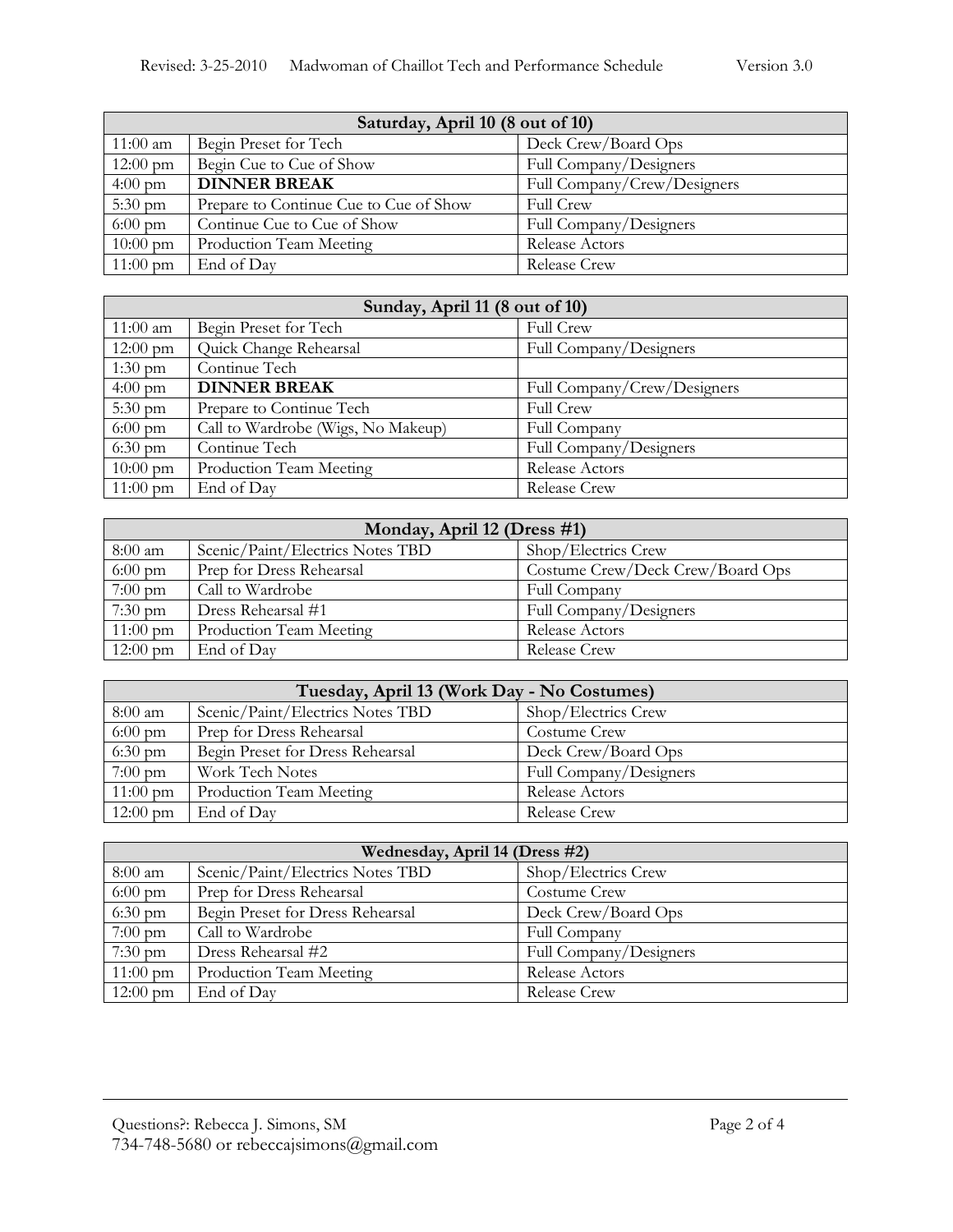| Thursday, April 15 (Dress #3) |                                  |                        |
|-------------------------------|----------------------------------|------------------------|
| $8:00$ am                     | Scenic/Paint/Electrics Notes TBD | Shop/Electrics Crew    |
| $6:00 \text{ pm}$             | Prep for Dress Rehearsal         | Costume Crew           |
| $6:30 \text{ pm}$             | Begin Preset for Dress Rehearsal | Deck Crew/Board Ops    |
| $7:30 \text{ pm}$             | Call to Wardrobe                 | Full Company           |
| $8:00 \text{ pm}$             | Dress Rehearsal #3               | Full Company/Designers |
| $11:00 \text{ pm}$            | Production Team Meeting          | Release Actors         |
| $12:00 \text{ pm}$            | End of Day                       | Release Crew           |

| Friday, April 16 (Performance #1) |                                  |                     |
|-----------------------------------|----------------------------------|---------------------|
| $8:00$ am                         | Scenic/Paint/Electrics Notes TBD | Shop/Electrics Crew |
| $6:00 \text{ pm}$                 | Prep for Performance             | Costume Crew        |
| $6:30 \text{ pm}$                 | Begin Preset for Performance #1  | Deck Crew/Board Ops |
| $7:30$ pm                         | Call to Wardrobe                 | Full Company        |
| $8:00 \text{ pm}$                 | Performance #1                   | Full Company        |

| Saturday, April 17 (Performance #2) |                                 |                     |
|-------------------------------------|---------------------------------|---------------------|
| $6:00 \text{ pm}$                   | Prep for Performance            | Costume Crew        |
| $6:30 \text{ pm}$                   | Begin Preset for Performance #2 | Deck Crew/Board Ops |
| $7:30 \text{ pm}$                   | Call to Wardrobe                | Full Company        |
| $8:00 \text{ pm}$                   | Performance #2                  | <b>Full Company</b> |

| Sunday, April 18 (Performance #3) |                                 |                     |
|-----------------------------------|---------------------------------|---------------------|
| $12:00 \text{ pm}$                | <b>Prep for Performance</b>     | Costume Crew        |
| $12:30 \text{ pm}$                | Begin Preset for Performance #3 | Deck Crew/Board Ops |
| $1:30$ pm                         | Call to Wardrobe                | Full Company        |
| $2:00 \text{ pm}$                 | Performance #3                  | Full Company        |

| $\overline{10}$<br>monday<br>111. |                                                                                                                                             |  |  |
|-----------------------------------|---------------------------------------------------------------------------------------------------------------------------------------------|--|--|
|                                   | $\overline{\phantom{a}}$<br>the contract of the contract of the contract of the contract of the contract of the contract of the contract of |  |  |
|                                   |                                                                                                                                             |  |  |

| i120<br>. <b>.</b><br>1 acoup |              |  |  |
|-------------------------------|--------------|--|--|
|                               | $\mathbf{r}$ |  |  |

| Wednesday, April 21 (Performance #4) |                                 |                     |  |
|--------------------------------------|---------------------------------|---------------------|--|
| $6:00 \text{ pm}$                    | Prep for Performance            | Costume Crew        |  |
| $6:30 \text{ pm}$                    | Begin Preset for Performance #4 | Deck Crew/Board Ops |  |
| $7:30 \text{ pm}$                    | Call to Wardrobe                | Full Company        |  |
| $8:00 \text{ pm}$                    | Performance #4                  | Full Company        |  |

| Thursday, April 22 (Performance #5) |                                 |                     |
|-------------------------------------|---------------------------------|---------------------|
| $6:00 \text{ pm}$                   | Prep for Performance            | Costume Crew        |
| $6:30$ pm                           | Begin Preset for Performance #5 | Deck Crew/Board Ops |
| $7:30 \text{ pm}$                   | Call to Wardrobe                | Full Company        |
| $8:00 \text{ pm}$                   | Performance #5                  | Full Company        |